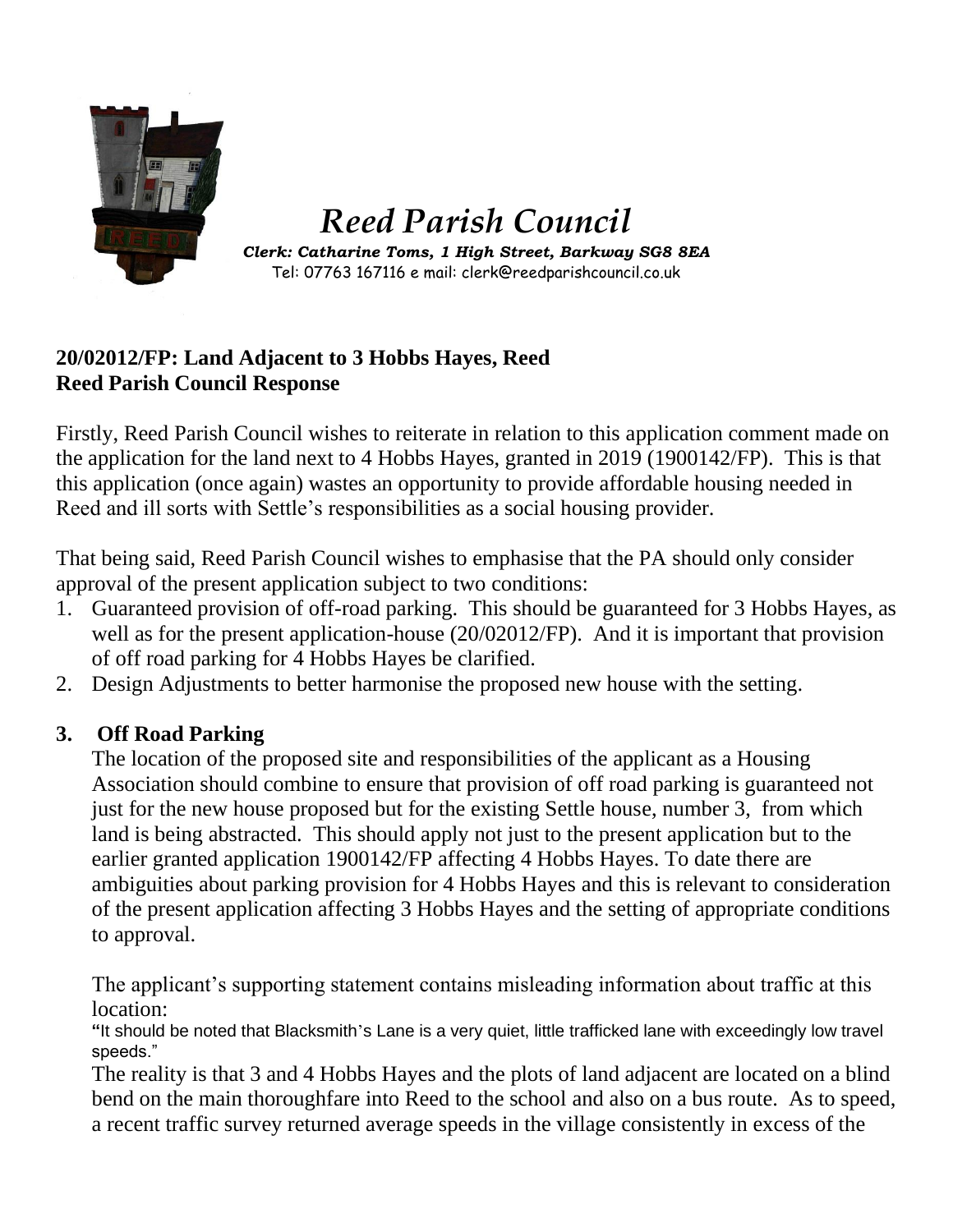mandatory 24 mph necessary for consideration of a 20mph limit. It follows that development at this location must avoid parking on the bend and ensure guaranteed off-road parking for the two existing houses as well as the two new houses proposed.

The present application includes off road parking via a new dropped kerb access. This presumably leaves the existing access and off road parking at 3 Hobbs Hayes. The front garden of 3 is currently being used as parking for 3 vehicles by the tenants of 4 Hobbs Hayes. That space at 3 will in future presumably be used by new tenants at 3. This means that the tenants of 4 must rely on provision of off road parking in the front garden of 4 Hobbs Hayes as specified in the Settle application 1900142/FP for land adjacent to 4 and again in the site plans for the application submitted by the new owner, 20/0106/FP (which application has been recently declined on grounds of degraded design).

Contact with Settle by the Parish Council has produced the following assurances from Mark Houghton, Investment Programme Manager:

"*I can confirm that the future tenants of 3 Hobbs Hayes will continue to use the existing dropped kerb and front garden area immediately in front of the property for off-road parking.The front garden of 3 Hobbs Hayes is currently being used by the tenants of 4 Hobbs Hayes as a temporary measure. This is whilst the new owners of the land parcel create the new hardstanding and turning head, which was included in the original planning application (19/00142/FP). When they have completed the work, the tenants of 4 Hobbs Hayes will be able to park in the newly*  created parking area in their front garden. This arrangement was deemed as a perfect interim measure whilst the *construction works are taking place, in order to give our residents at 4 Hobbs Hayes have an area which is safe to park in, whilst the work is being carried out.*

*I hope this addresses your concerns. Kind regards Mark Houghton"*

This, along with the reference in the supporting statement to the present application of improved parking for 4 Hobbs Hayes as well as 3, seems to indicate provision made for the existing Settle houses. However, it would be both prudent and helpful in a decision to grant 20/02012/FP if the Authority made a condition to guarantee the off-road parking for 3 Hobbs Hayes - and, indeed, for 4 when a new application is submitted following the recent refusal of 2001069/FP. Certainly would be helpful if the Authority could confirm and clarify with Settle what arrangements have been covenanted for access in relation to new parking in the front garden of 4.

#### **4. Design Adjustment**

The heritage statement is dismissive of the neighbouring houses (3,4 and 2 Hobbs Hayes) as post war buildings "without architectural merit". In fact these former council houses on Hobbs Hayes are distinctive in design, especially compared to the more conventional look of other former council housing further up Blacksmiths Lane to the west. The Hobbs Hayes houses, with their steeply sloping roofs and low eves, were clearly designed to reference cottage style dwellings appropriate to the rural setting. Were they in Letchworth, where similar design features, they would probably be listed. In the circumstances the proposed new dwelling could more emphatically reference the style of the two houses it will sit between. This would be achieved by dropping the edge of the roof lower (on the front